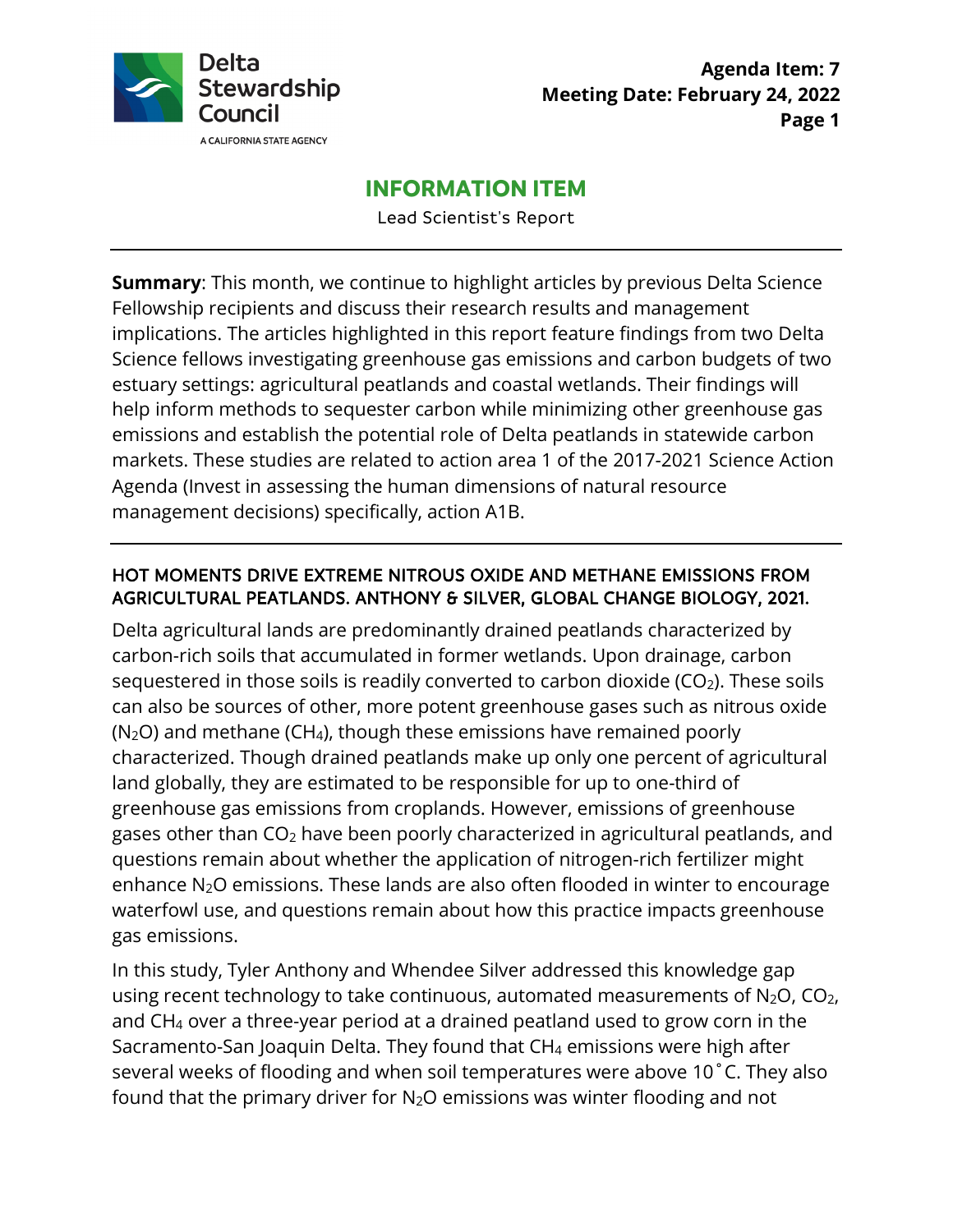# **Meeting Date: February 24, 2022 Page 2 Agenda Item: 7**

 this three-year period also exceeded the highest IPCC estimates for temperate emissions. Lastly, the study provides a more rigorous accounting for the role of assignment of carbon credits associated with land-use conversion (e.g., conversion of agricultural land to restored wetland) in a carbon market. fertilization, as originally hypothesized. Remarkably, the  $N_2O$  emission average over organic cropland soils. Regionally, the researchers estimated that  $N_2O$  emissions alone could make up to 26% of cornfield peatland emissions for this region. Based on these findings, this study reaffirms that agricultural peatlands are significant sources of GHG emissions and demonstrates how altered management of winter flooding (e.g., altered timing and duration) could help reduce greenhouse gas drained peatlands in local greenhouse gas budgets, which could inform the

### HYDROLOGIC EXPORT IS A MAJOR COMPONENT OF COASTAL WETLAND CARBON BUDGETS. BOGARD ET AL., GLOBAL BIOGEOCHEMICAL CYCLES, 2020.

 their role as a sink for greenhouse gases through their ability to sequester carbon in their soils. However, there is an important gap in understanding their role in the Unlike drained agricultural peatlands, coastal wetlands are widely regarded for global carbon cycle. Namely, wetland plants take up carbon (through photosynthesis) faster than it accumulates in the soil. Where does the missing carbon go, and is it likely to return to the atmosphere over short (human) timescales? Addressing this question could be important in determining how to assign carbon credits to wetland restoration actions and properly account for wetlands in global carbon budgets.

 To do so, they produced a comprehensive tidal marsh carbon budget (i.e., by tracking and quantifying all exchanges of carbon between the marsh, atmosphere, Matthew Bogard's team worked to address this question and tested the hypothesis that transport of carbon away from the marsh via flow is the missing carbon sink. soils, and waterways), based on existing data, new measurements acquired over a year for a site in the Suisun Marsh, and models.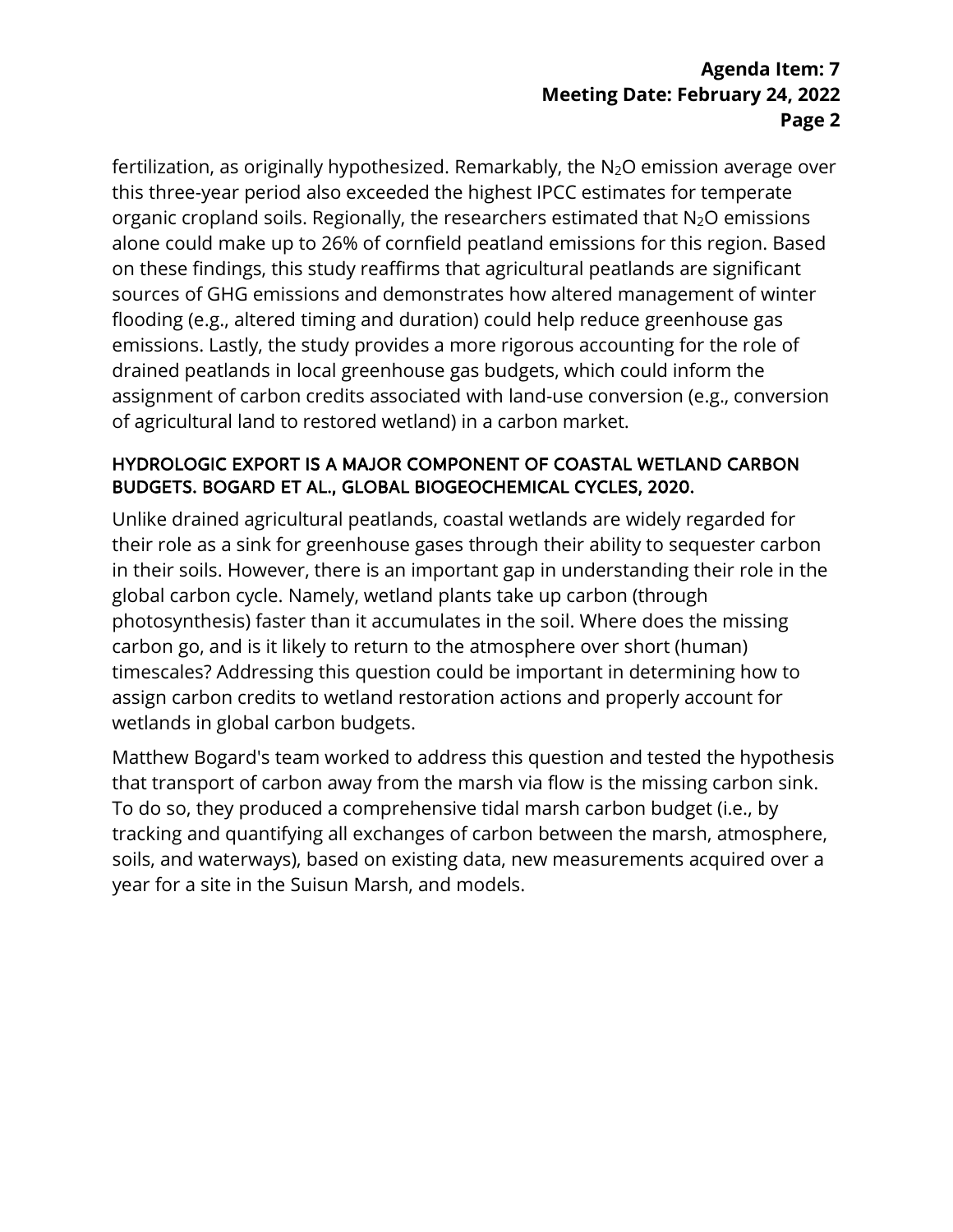# **Meeting Date: February 24, 2022 Page 3 Agenda Item: 7**

 carbon dioxide uptake by plants remains stored in soils, and the rest is lost to (91percent) inorganic is likely to become sequestered in the ocean, where it is not would likely supplement Delta food webs. The team found that the export of carbon by flow is a significant piece of the Suisun Marsh carbon budget. Their direct measurements showed that only 59 percent of waterways. Importantly, carbon that is transported away by flow is dominantly likely to return to the atmosphere over human timescales. Thus, even though this carbon is lost from the marsh, it is still removed from the short-term carbon cycle and therefore helps mitigate global warming. The remaining 9 percent, meanwhile,

## DELTA SCIENCE PROGRAM ACTIVITIES

### 2022-2026 Science Action Agenda

 SAA. Many of the comments highlighted the need to better connect the prioritized is anticipated for Council endorsement by Spring 2022.The public review period for the draft 2022-2026 Science Action Agenda (SAA) closed in late January 2022. Over a dozen letters were submitted, including one from the Delta Independent Science Board, with specific and general suggestions for the Delta Science Program staff to consider in developing the final 2022-2026 Science Actions to relevant legislation, regulations, and existing efforts and suggested some minor revisions to the Science Actions themselves. Staff is currently revising the SAA in response to the comments received, and the final SAA

#### Social Science Community of Practice Meeting Report-out

Central to continuing our social science integration efforts ([https://deltacouncil.ca.gov/social-science\)](https://deltacouncil.ca.gov/social-science), the Delta Science Program continues to support the building of a social science community of practice (CoP; <https://deltacouncil.ca.gov/bay-delta-social-science-community-of-practice>), which aims to bring together social science scholars, practitioners, and allies who are committed to advancing applicable and relevant research on the human dimensions of the Bay-Delta.

This community aims to:

- Facilitate collaborative social science research and interdisciplinary investigation,
- Provide opportunities for the social sciences to inform management and policy, and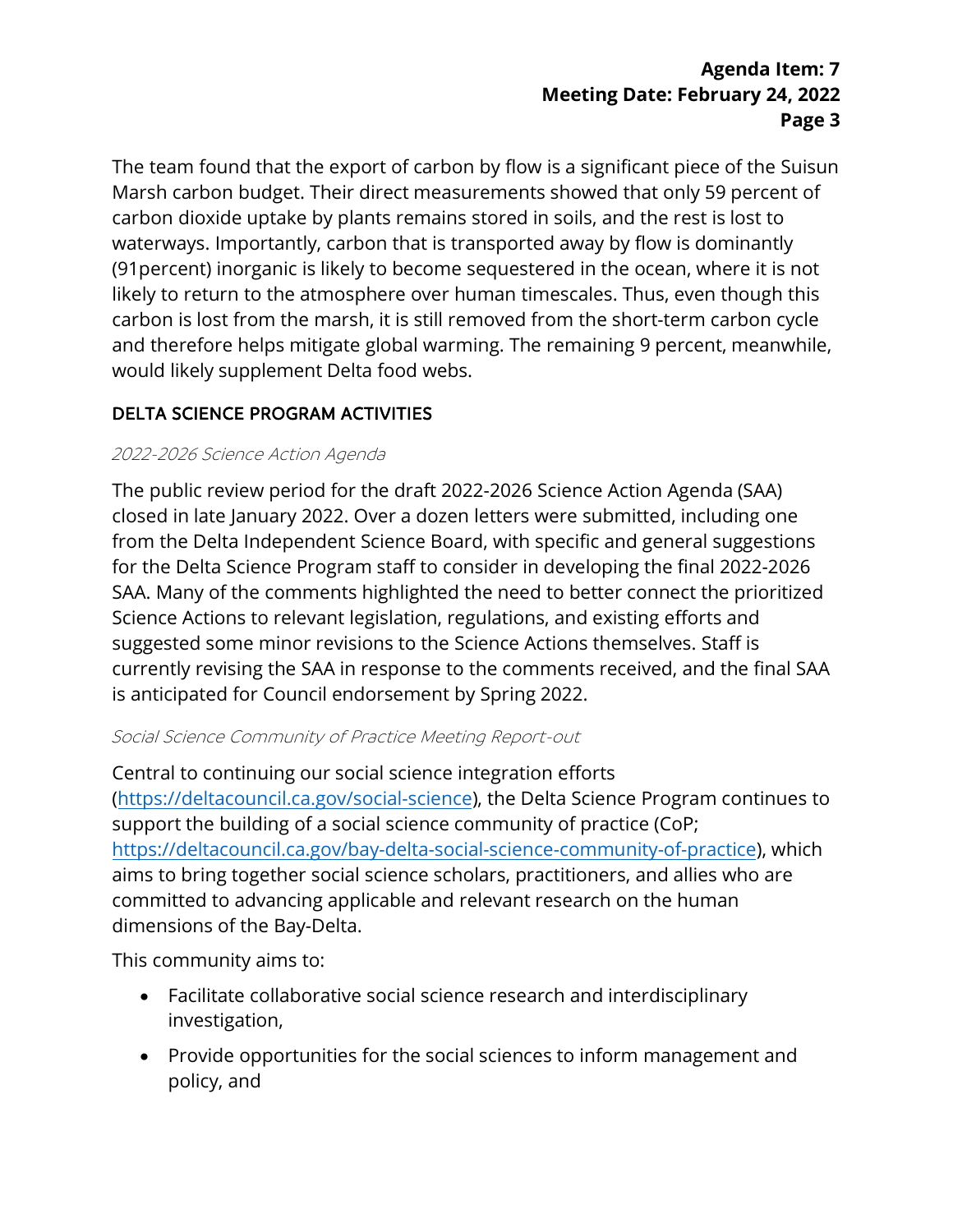• Advance our understandings of the estuary as a complex social-ecological system.

 about other social science network building within the US Department of Interior upcoming year. The CoP is currently brainstorming ways to best facilitate considering planning a Human Dimensions of the Bay-Delta Symposium as a space science research happening across the estuary. More updates will be provided as The CoP Steering Committee met for the second time in January 2022 to learn and discuss goals for reconvening the full Bay-Delta social science CoP in the introductions between Bay-Delta natural and social science communities (perhaps through a "speed-dating" type meet and greet event). Additionally, the CoP is to share and get feedback on current research and to begin cataloging the social both initiatives develop.

#### Adapting Restoration for a Changing Climate

Adapting Restoration for a Changing Climate, a two-day symposium that explored the short- and long-term climate change considerations of current restoration projects in the San Francisco Bay-Delta and elsewhere, took place on February 2-3, 2022. A full report-out of this event, including links to symposium talks and presentations, will be available in a future Lead Scientist Report.

#### Delta Lead Scientist "Ask-Me-Anything" (AMA) Series

 Goertler as co-hosts and highlighted topics such as the importance of science Monday, February 28, 2022, at noon via Instagram Live. Co-hosts will be Maggie The January 31, 2022 episode of the Delta Lead Scientist Ask-Me-Anything (AMA) series focused on the Science Program's synthesis activities, including the ongoing work of the National Center for Ecological Analysis and Synthesis-Delta Science Program working group on understanding drivers of the estuarine food web. The conversation featured the Delta Science Program's Dr. Sam Bashevkin and Pascale synthesis, management-relevant topics in the Delta needing synthesis, and training for scientists in this approach to analysis. Archives of this and previous episodes are available on the @deltastewardshipcouncil's Instagram page. The next episode, focused on the upcoming launch of the Delta Science Tracker, is scheduled for Christman of the Delta Science Program and Clint Alexander of ESSA Technologies.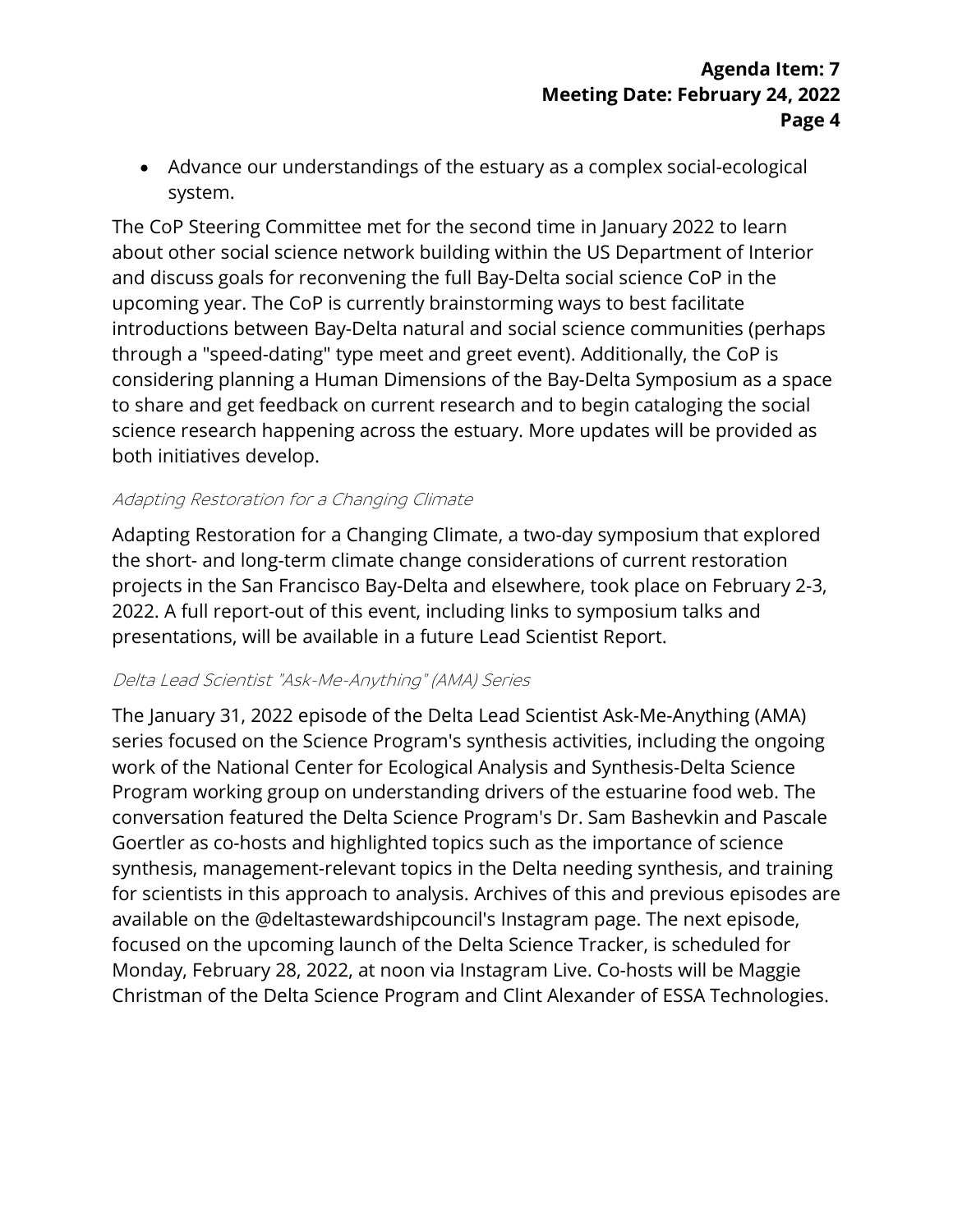## ON YOUR RADAR

#### Delta Governance Brown Bag Webinar Series

 The Delta Science Program is hosting a three-part brown bag webinar series on Delta governance. The series will foster discussion of the complex and multifaceted governance of the Sacramento-San Joaquin Delta. Each webinar will feature a panel of speakers, with panelists selected to represent a wide range of perspectives from federal, State, local, and tribal government; collaborative partnerships between government and non-government entities; and academic social scientists. Examples of panelists include Councilmember Don Nottoli, Tanya Heikkila (University of Colorado, Denver), Kaylee Allen (US Fish and Wildlife Service), Matthew Moore (United Auburn Indian Community), Jessica Law (Sacramento Water Forum), and many more!

 Each webinar will focus on a different social scientific framework that can be used to understand Delta governance. The first webinar (March 1, 2022) focuses on webinar (April 13, 2022) focuses on collaborative governance, highlighting how webinar (May 5, 2022) focuses on adaptive governance, highlighting how environmental governance, highlighting the structures and processes within which decision-making and action for environmental management occur. The second partnerships and decentralized structures and processes are used by government and non-government actors to influence decision-making. The third and final governance arrangements can respond to changing social and environmental conditions and support adaptive management.

These three webinars aim to increase awareness of and engagement with the social, political, and institutional dimensions of Delta science and management. In addition, the webinars seek to spark conversation about the kinds of institutional structures and processes that support effective and equitable Delta management. Attendance is free with registration

([https://us06web.zoom.us/webinar/register/WN\\_35B-vRhyR4umt\\_90WQJylg\)](https://us06web.zoom.us/webinar/register/WN_35B-vRhyR4umt_90WQJylg).

#### Interagency Ecological Program Workshop

 The Interagency Ecological Program (IEP) Workshop is an informal event held each spring for sharing new research results that advance science important to IEP and interactive training, poster sessions, and a mentoring luncheon. the larger Delta science community. The workshop features invited speakers,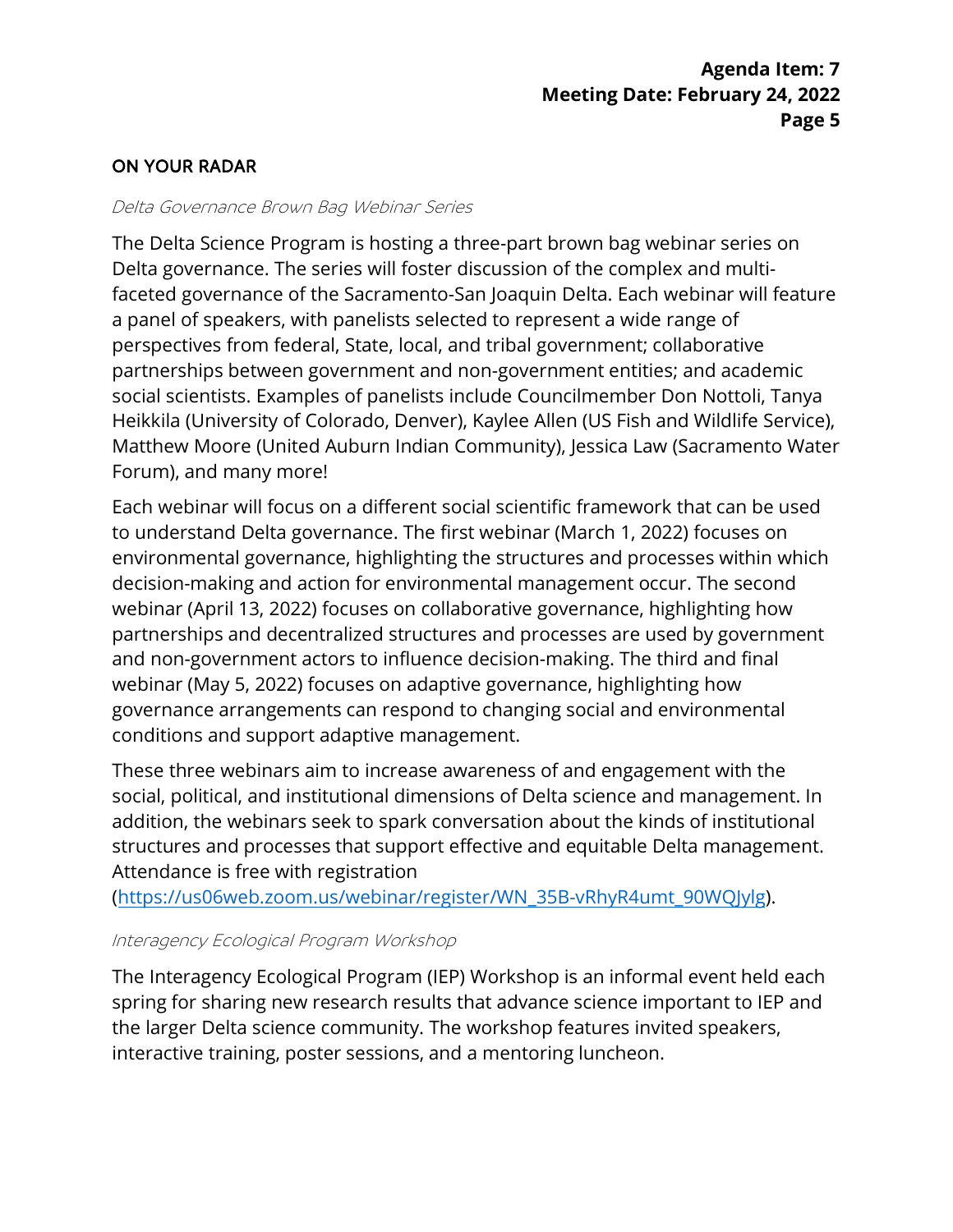Workshop presentations, training, and discussions are intended to help support improved IEP monitoring and science and facilitate the dissemination of news about studies, activities, and IEP-related opportunities for research among our affiliated partners and stakeholders.

 discussions led by, and for those with, newer roles in our ranks and hosting poster virtual event platform, with further details coming soon. This year's planning committee has chosen to emphasize early-career scientists and managers within our community. The planning committee is looking forward to sessions, lightning talks, and a poetry slam. This year's workshop will be an all-

The 2022 IEP Workshop program can be found on the IEP website: [https://iep.ca.gov/Public-Engagement/Annual-IEP-Workshop.](https://iep.ca.gov/Public-Engagement/Annual-IEP-Workshop) The public may also sign up for future email workshop announcements at this site.

Please direct any questions to the Workshop Co-chairs, Steven Culberson [\(steve.culberson@deltacouncil.ca.gov\)](mailto:steve.culberson@deltacouncil.ca.gov) or Christine Joab [\(christine.joab@wildlife.ca.gov\)](mailto:christine.joab@wildlife.ca.gov).

## Delta Science Fellows

 The Delta Science Program, in collaboration with California Sea Grant, is excited to their tuition and stipend. Eligible applicants include postdoctoral researchers, PhD announce the 13<sup>th</sup> round of Delta Science Fellowships for the 2022-2024 academic years. The fellowship funds research projects that advance the understanding of high-priority science issues affecting the Sacramento-San Joaquin Delta and its management as an integrated social-ecological system. Projects must be responsive to the 2022-2026 Science Action Agenda and encompass research in the biological, physical, and social sciences. In addition, fellows can receive support for students, and master's students. All applicants must submit a Notice of Intent by February 28<sup>th</sup>. Applications are due on April 20, 2022. The informational website for the fellowship and application materials can be accessed at [https://caseagrant.ucsd.edu/fellowships/delta-science-fellowship.](https://caseagrant.ucsd.edu/fellowships/delta-science-fellowship)

 Program also would appreciate suggestions for community mentors to work with Please help us spread the word about this funding opportunity. The Delta Science the fellows. A community mentor is a practitioner in the use of science for management, policy, or advocacy in the Delta. The Delta Science Program works with applicants to identify an appropriate community mentor who will work with them for the duration of their fellowship, in addition to their academic advisor.